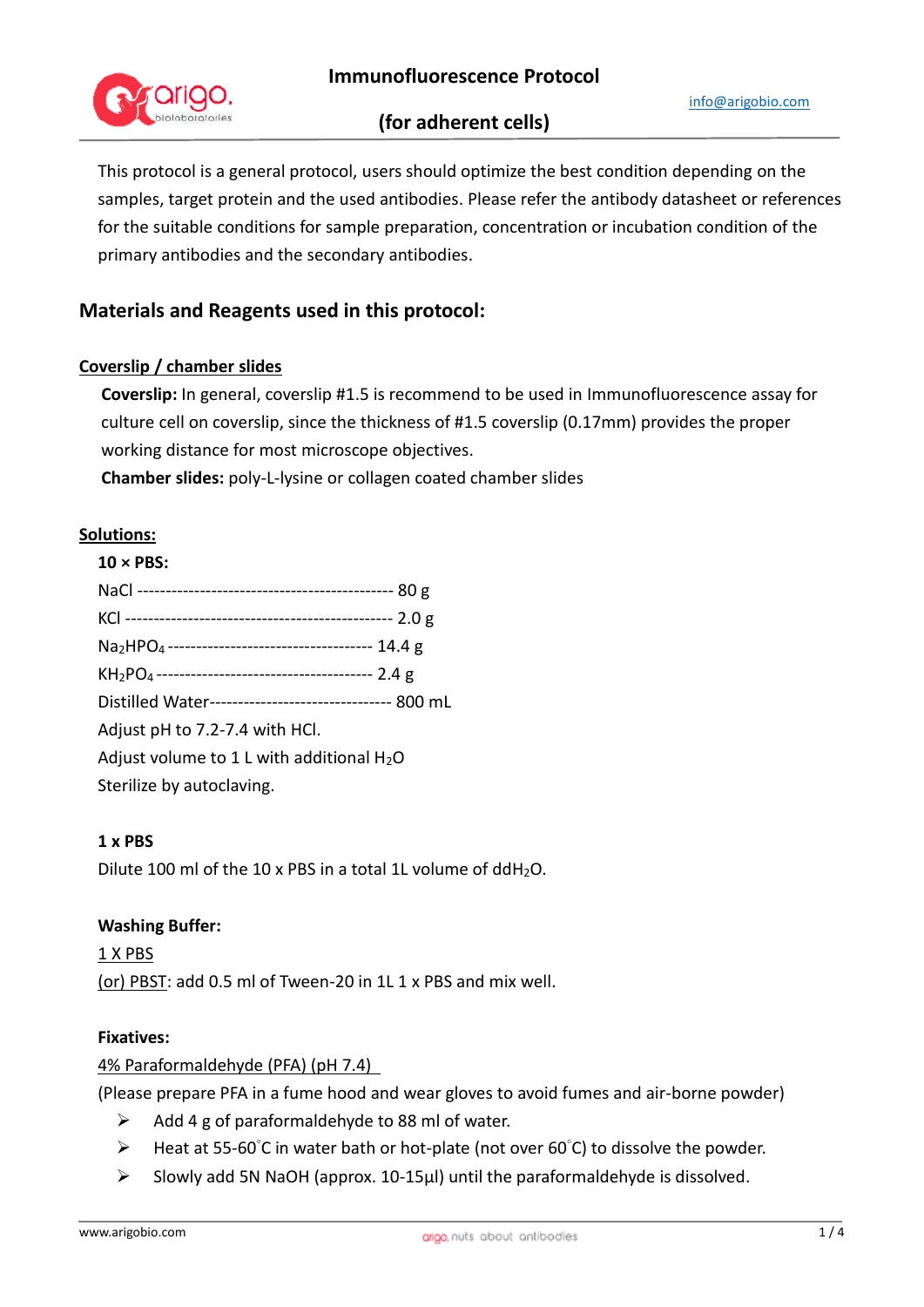

## **(for adherent cells)**

- $\triangleright$  Remove from heat, and add 10 ml of 10 x PBS and mix.
- $\triangleright$  Adjust pH of the solution to 7.2 by adding 5N HCl (approx. 5-10µl).
- $\triangleright$  Add ddH<sub>2</sub>O to make a final volume of 100 ml.
- $\triangleright$  Filter the solution through a filter.
- $\triangleright$  Cool on ice, store at 4°C up to 1 month or aliquots (5-20ml) and store at -20°C up to 1 year.

### (or) 100% ice-cold methanol

### (or) Ice-cold 1:1 methanol/Acetone

**Blocking Buffer (chose one of below):** 

5-10% serum from host species of secondary antibody (blocking)

(or) 1-3% BSA (stabilizer) in 1 x PBS

(or) 1-3% BSA (stabilizer) in 1 x PBST

#### **Permeabilization Buffer**

0.05-0.3% Triton X-100 (or 100 μM digitonin or 0.5% saponin) in PBS

### **Antibody Dilution Buffer:**

1% BSA (for stabilizer and blocking) in 1 x PBST

### **Coverslip preparation:**

Sterile coverslip by washing in ethanol or exposing to UV in cell-culture hood for at least 60 min. Coverslip coating:

- $\triangleright$  Coating the sterilized coverslips by 50-100  $\mu$ g/ml poly-lysine for 1h at RT,
- $\triangleright$  Wash the coverslips by H<sub>2</sub>O for 3 times,
- $\triangleright$  Dry the coverslips completely in the cell-culture hood overnight and expose the coverslips under UV light at least 4h to sterilize the coverslips.

### **Cell Preparation:**

- $\triangleright$  Put the coated coverslips in the culture plate (round 18 mm coverslips for 12-well plate, round 12 mm coverslips for 24-well plate)
- $\triangleright$  Transfer the cells on the coverslip in plates and culture them for overnight or 2-3 days until the cells reach 50-70% confluence.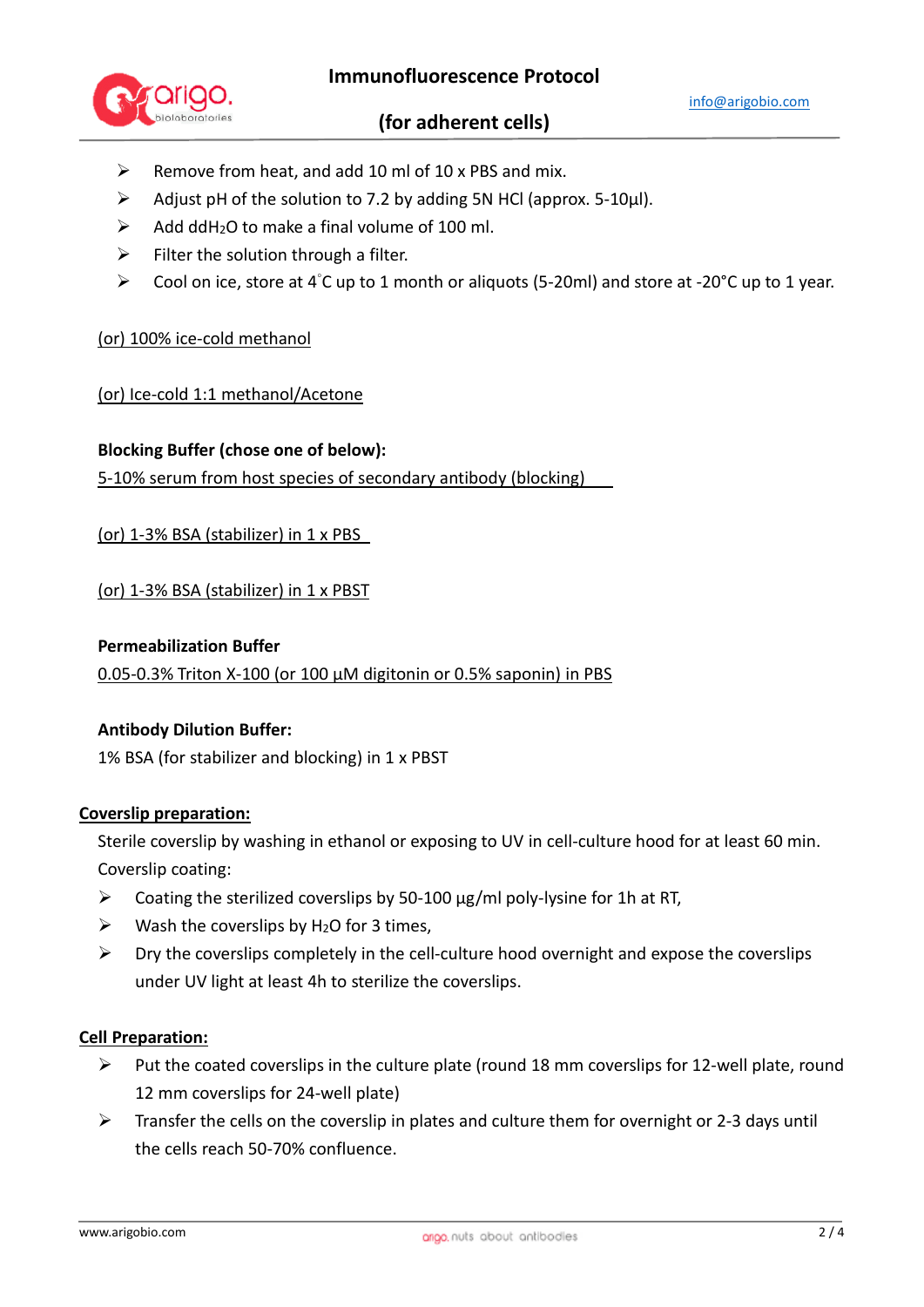

# **Process:**

## **Fixation:**

- $\triangleright$  Aspirate culture medium and rinse the cells with PBS twice.
- $\triangleright$  Fix the cells with 2-4% paraformaldehyde (PFA) for 10-20 min at RT or with cold methanol, acetone (1-10 min) at -20°C.
- $\triangleright$  Wash the cells by PBS 3 times for 5 min each.

### **Permeabilization:**

- $\triangleright$  Aspirate PBS, add 0.05-0.25% Triton X-100 (or 100  $\mu$ M digitonin or 0.5% saponin) in PBS and incubate the samples for 10-15 min at RT.
- $\triangleright$  Wash the cells by PBS 3 times for 5 min each.

Note:

- 1. If the sample fixed with methanol or acetone do not need permeabilization.
- 2. Epitopes of primary antibodies located at extracellular region of proteins do not require much/any permeabilization.
- 3. If the target epitopes of primary antibodies is located at intracellular region of protein, it is very important to permeabilize the cells to help the antibodies entry the cells.
- 4. Triton X-100 is the popular detergent to improve the antibody penetration in this step. However, it might destroy the cell membrane so it is not appropriate for the use with membrane-associated protein staining. (It can be insteaded by 100 μM digitonin or 0.5% saponin or Tween-20 or NP-40)

#### **Blocking:**

 $\triangleright$  Aspirate PBS and incubate the cells with 1-3% BSA in PBS for 30-60min at RT to block unspecific

### **Primary Ab staining:**

- Aspirate blocking buffer and incubate cells with the primary antibody in a proper dilution with dilution buffer (keep samples in a humid chamber and avoid the samples to dry out) for 1-4 hr at RT (or 37°C), or overnight at 4°C.
- $\triangleright$  Wash the cells by PBS 3 times for 5 min each.

### **Secondary Ab staining:**

- $\triangleright$  Aspirate washing buffer and incubate cells with the secondary antibody in a proper dilution with dilution buffer (keep samples in dark in a humid chamber and avoid the samples to dry out) for 30-60 min at RT.
- $\triangleright$  Wash the cells by PBS 3 times for 5 min each.

### **Counterstain staining:**

- Stain nuclear with DAPI (0.5  $\mu$ g/ml) or Hoechst (0.1-12  $\mu$ g/ml) in PBS for 5-10 min.
- $\triangleright$  Wash the cells by PBS 2 times for 5 min each.
- $\blacktriangleright$